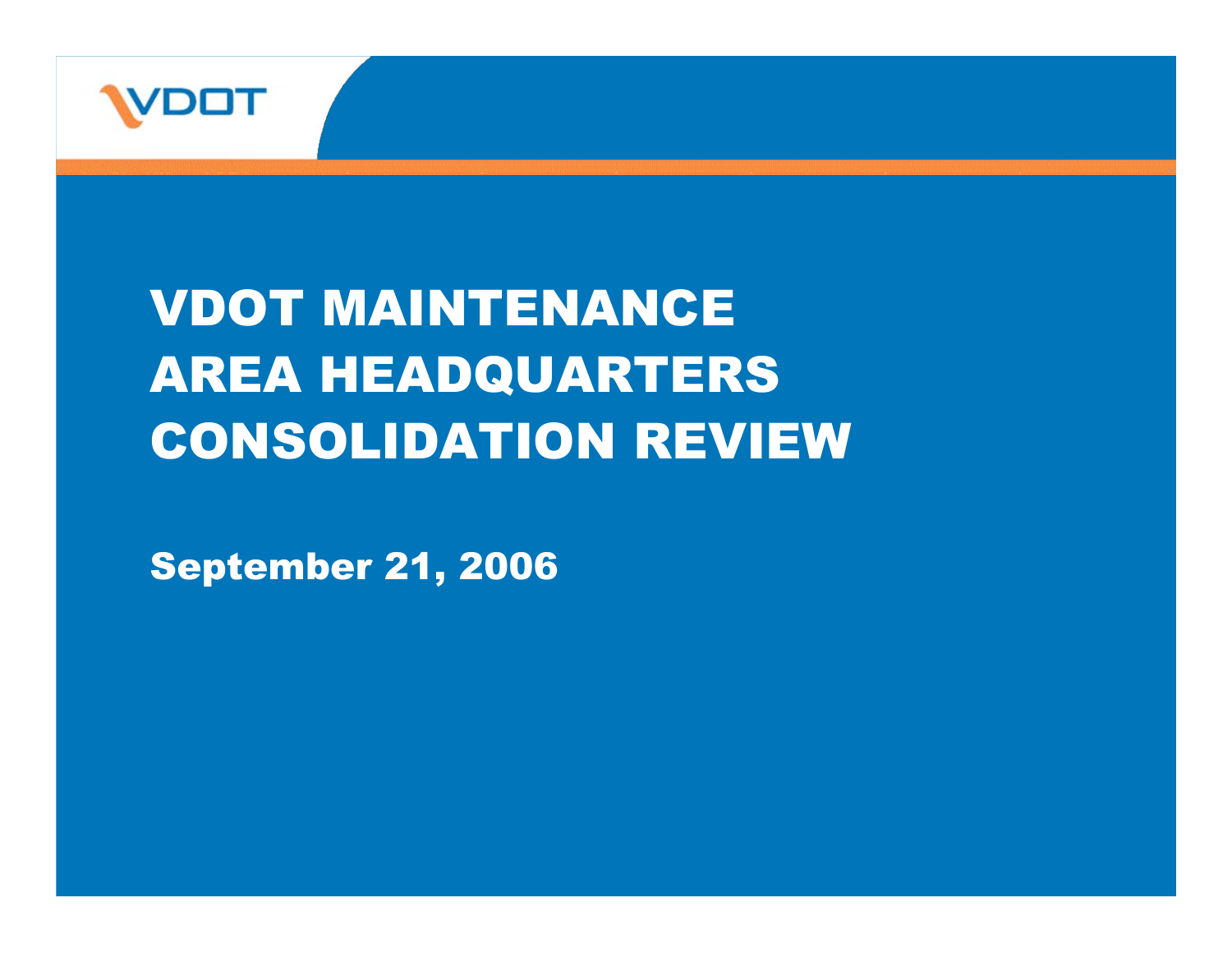### CURRENT CONDITIONS

- 218 AHQ Superintendents
- 212 AHQ locations
- 40 sub-AHQs
- 92 other maintenance properties
- = 344 total facilities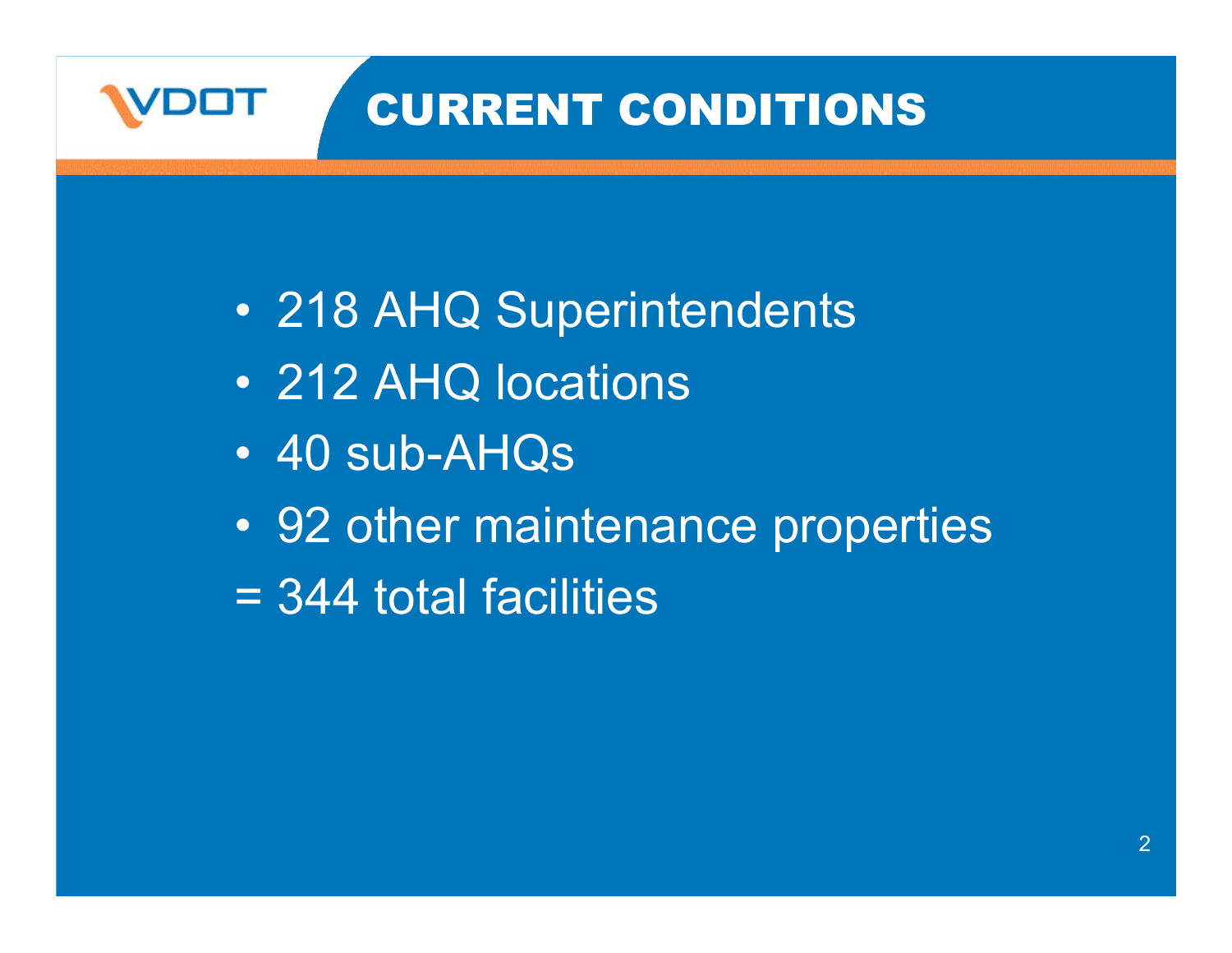

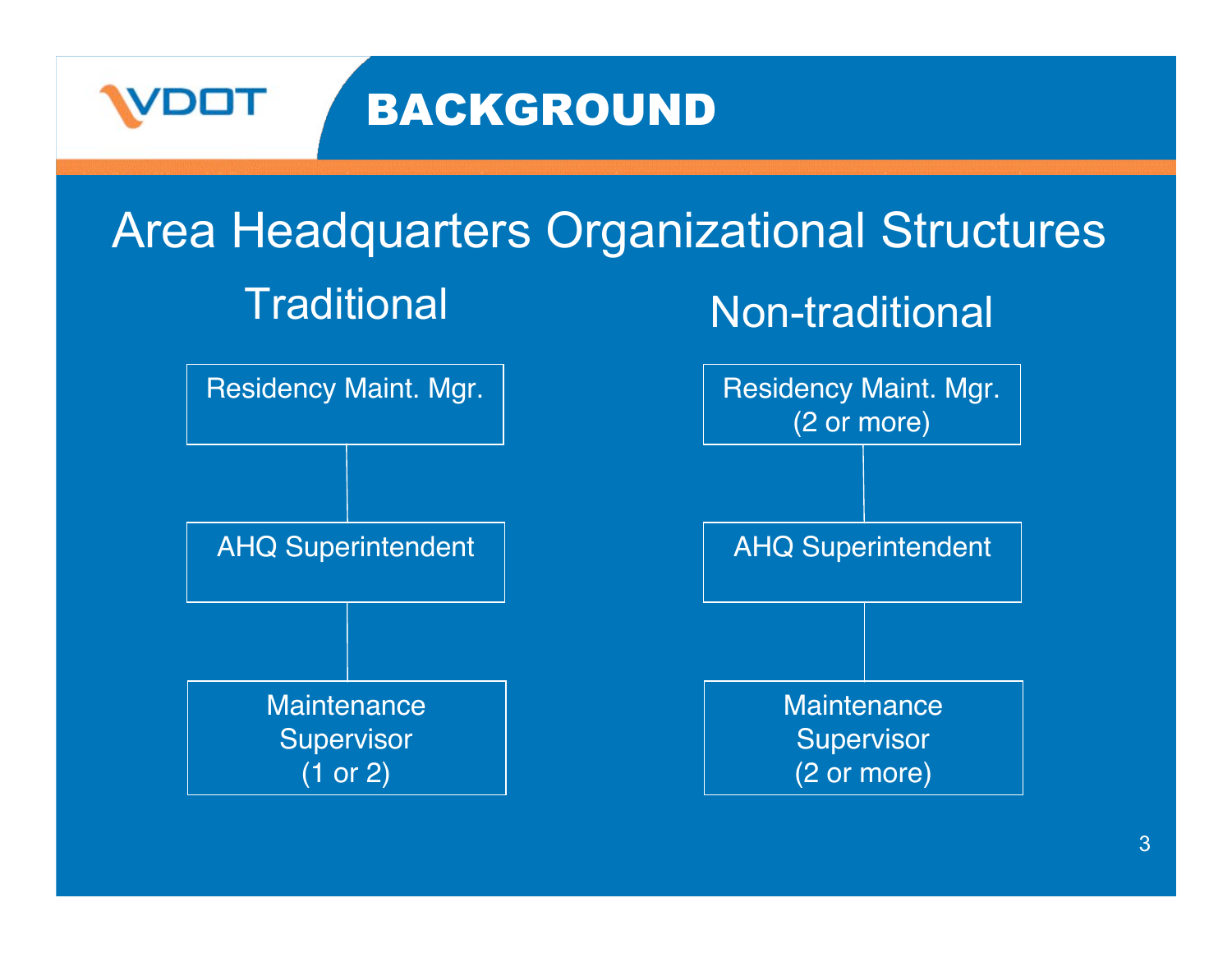

#### AHQ CONSOLIDATION REVIEW

The review developed a rigorous methodology to address two major questions:

1. How many AHQ superintendents are needed to oversee and manage work? 2. How many locations are needed to support maintenance operations?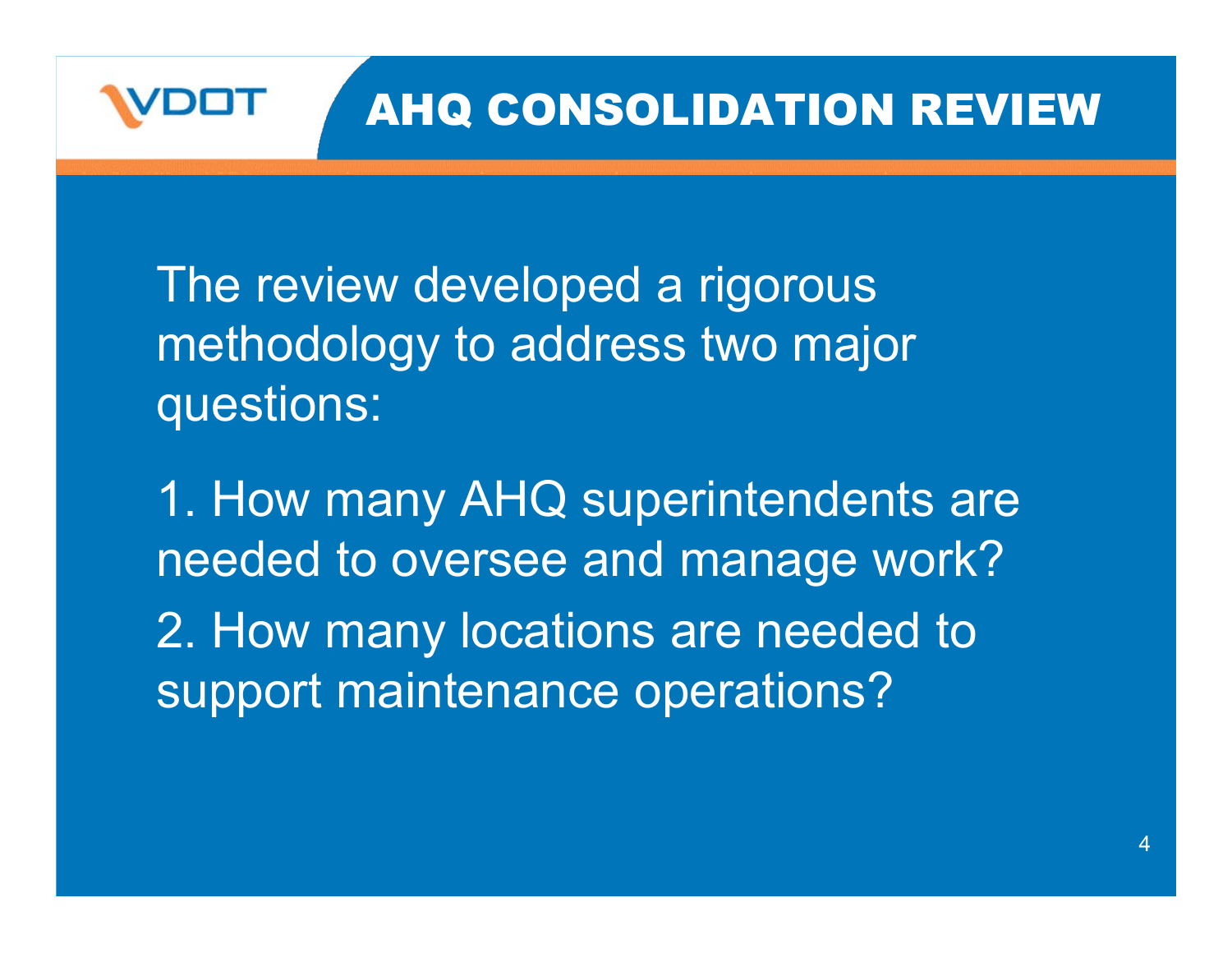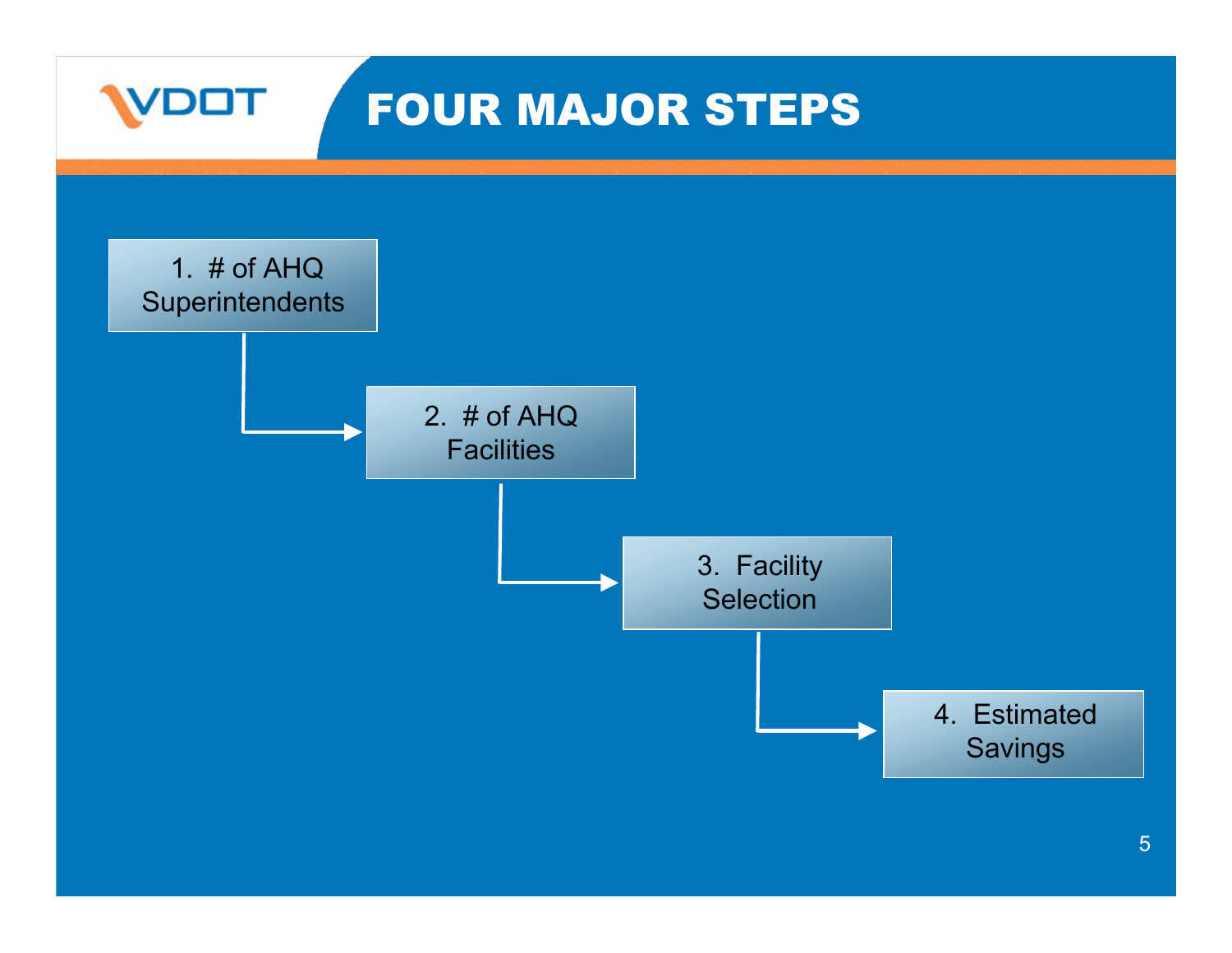

### Step 1 NUMBER OF SUPERINTENDENTS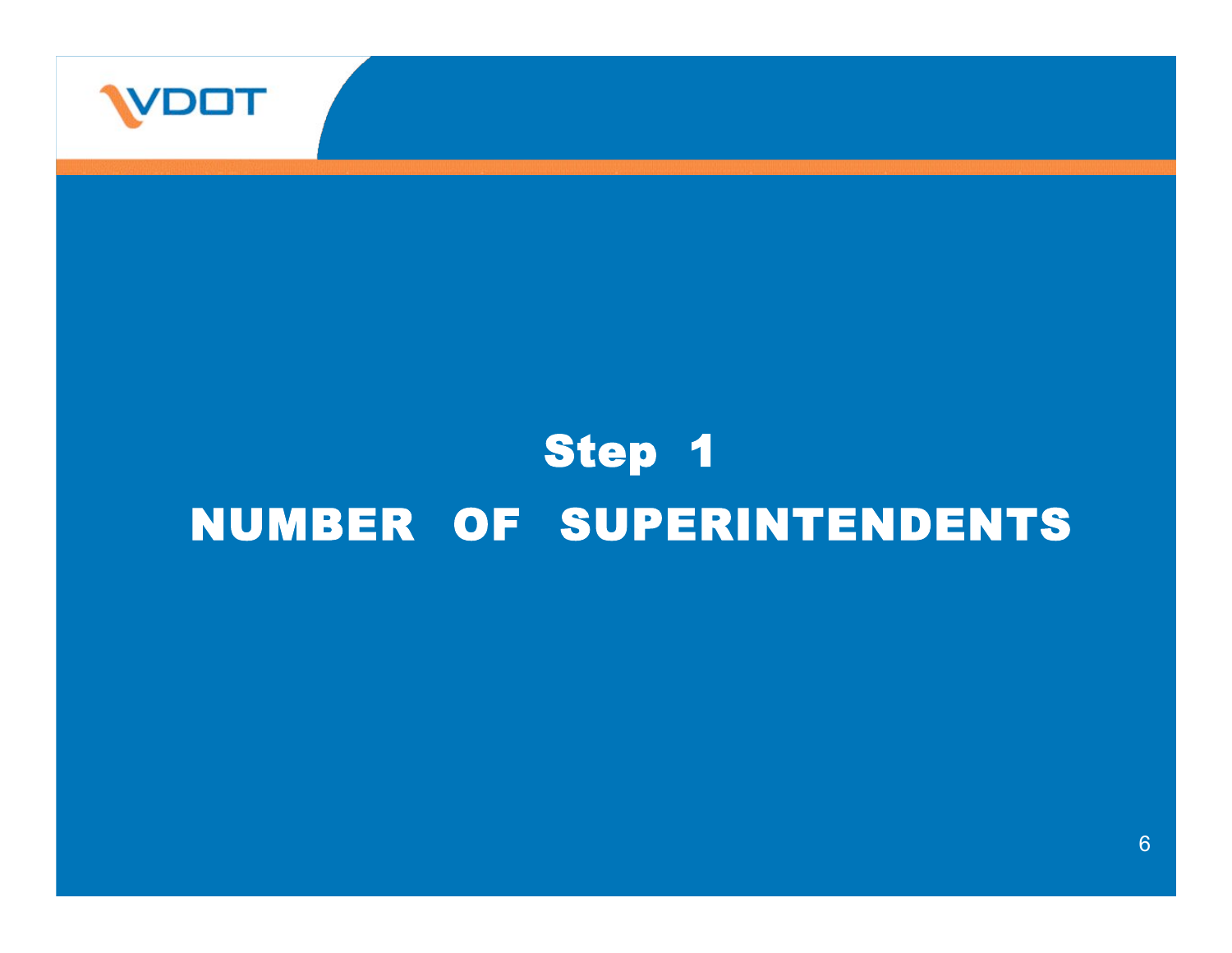

#### Step 1 NUMBER OF AHQ SUPERINTENDENTS

#### **Method**

- 1. Superintendent workload a function of:
	- Lane Miles
	- Daily Vehicle Miles Traveled per Lane Mile
	- Population
- 2. Calculated workload for all residencies based on these parameters
- 3. Identified residencies with highest workloads
- 4. Determined future number of superintendents by adjusting all residencies toward 2005 maximum observed workloads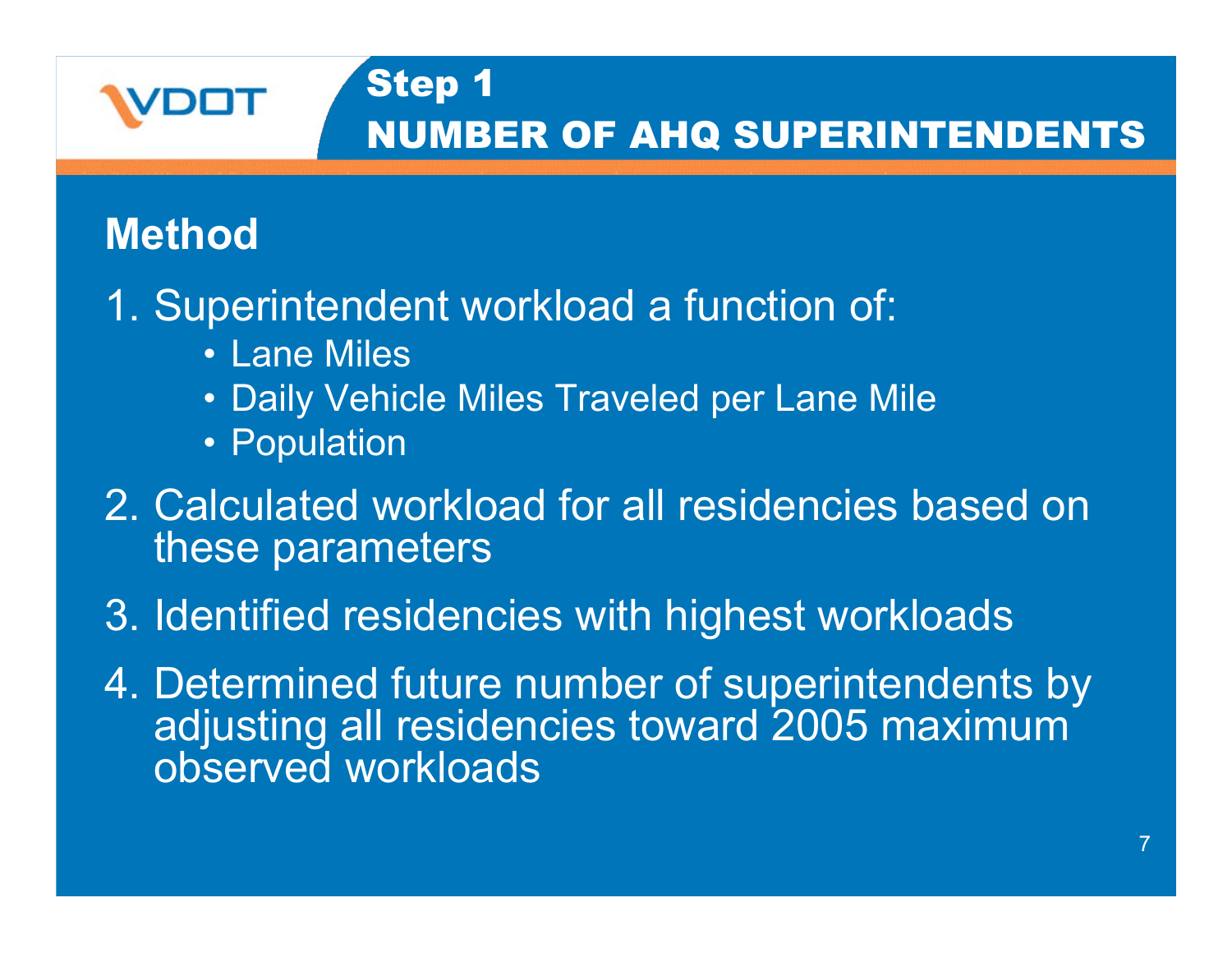

#### **Analytical Constraints**

- Retain a minimum of one superintendent per county
- Preserve existing residency boundaries
- Do not exceed maximum observed workloads after proposed changes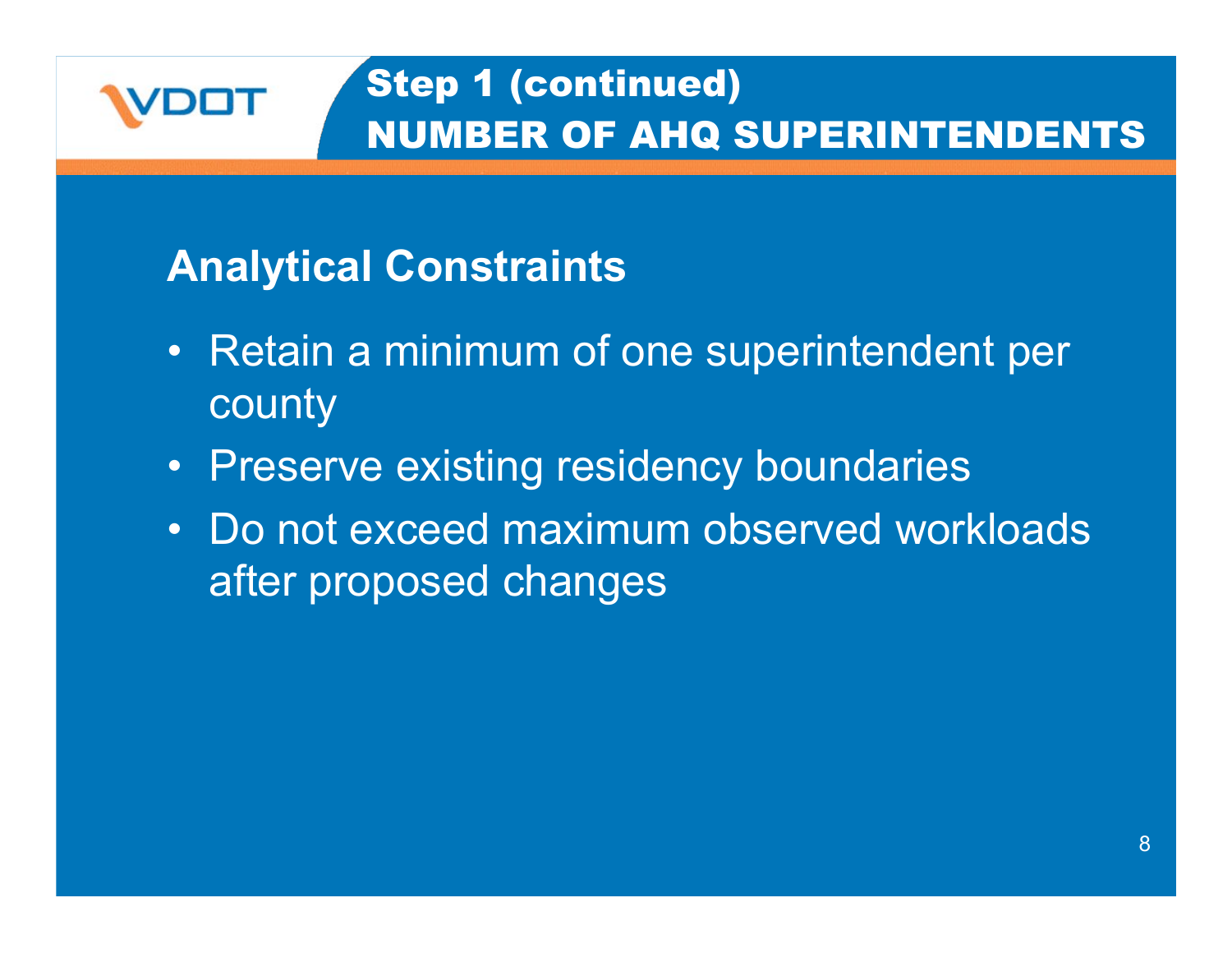

VDOT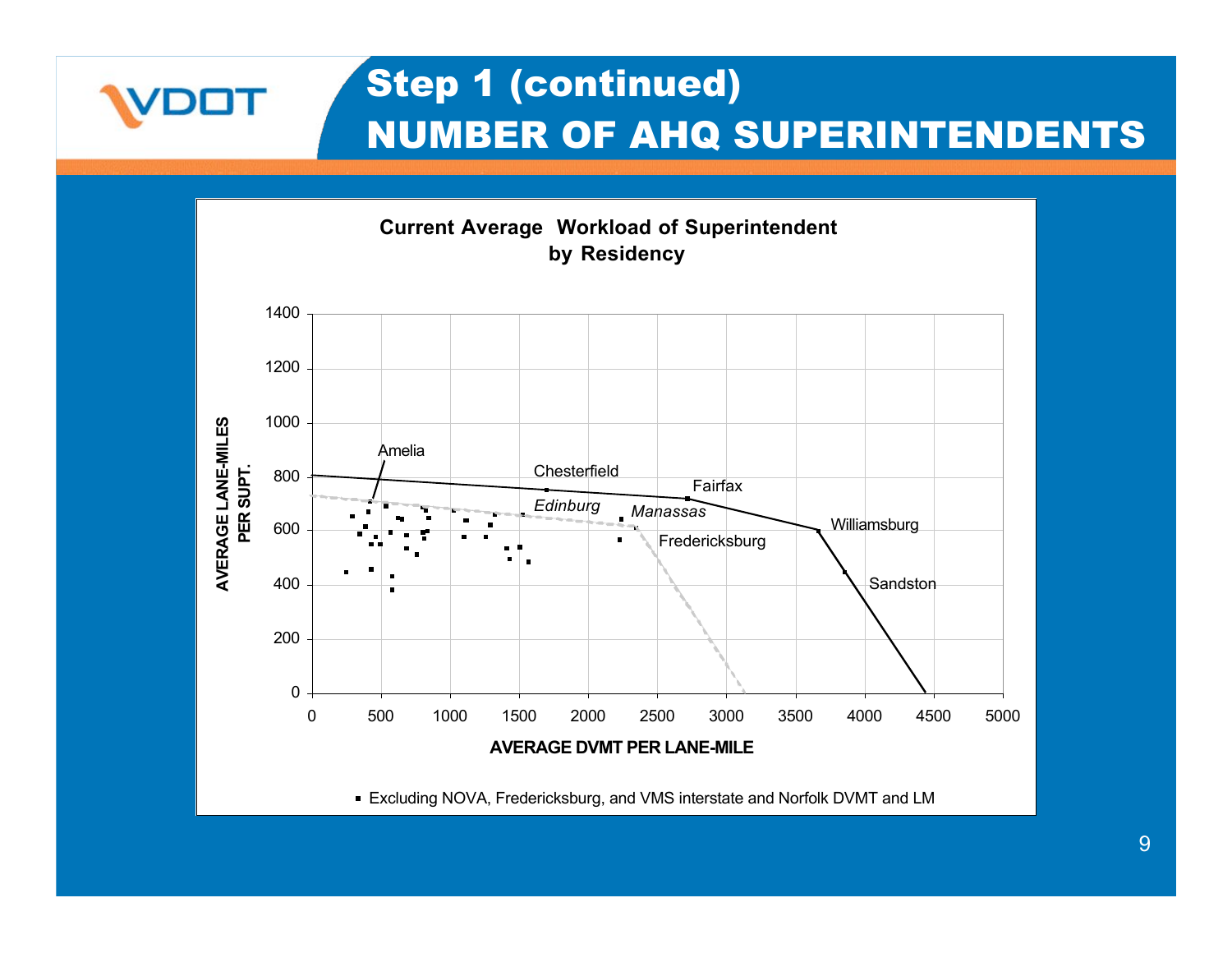

VDOT

10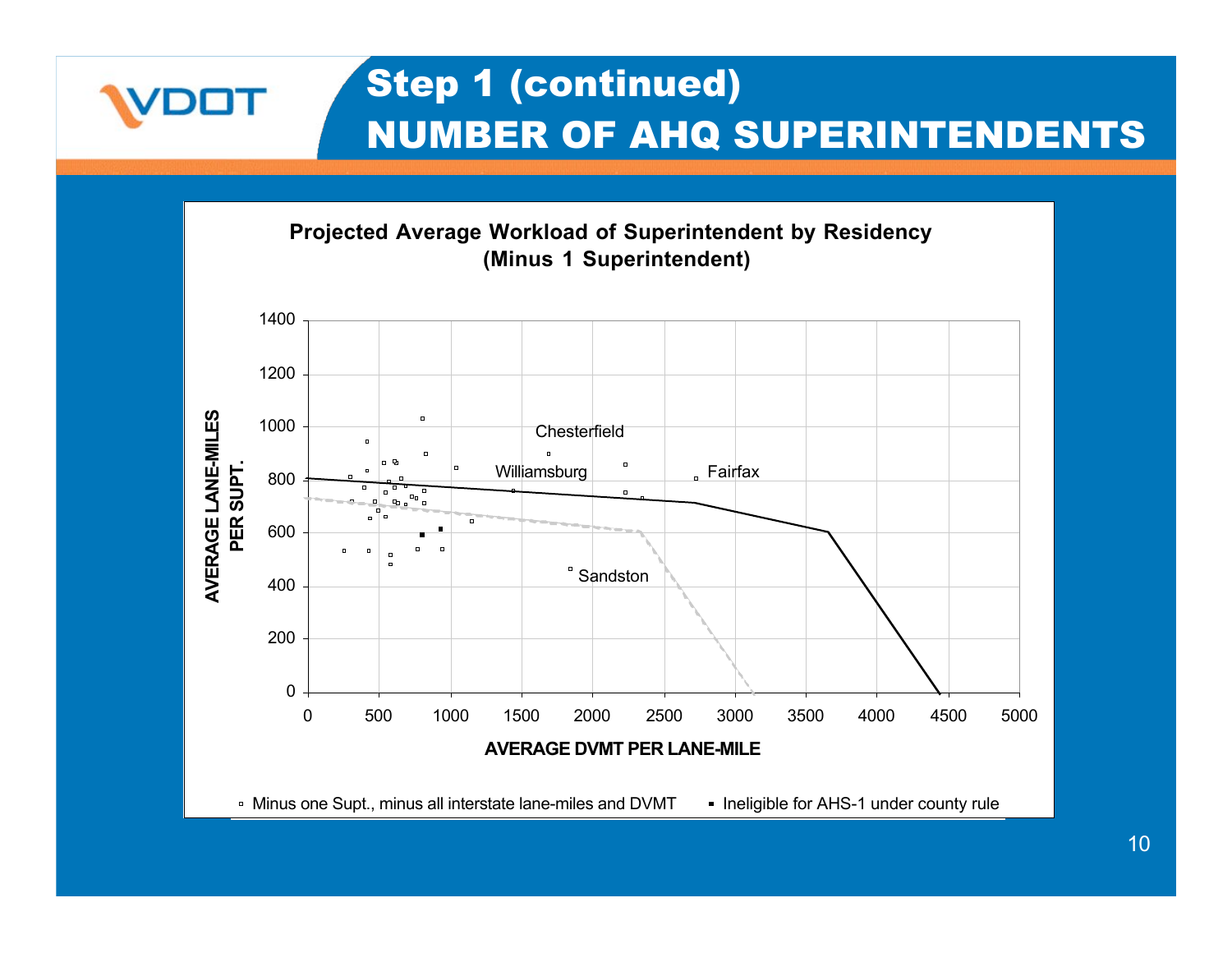

VDOT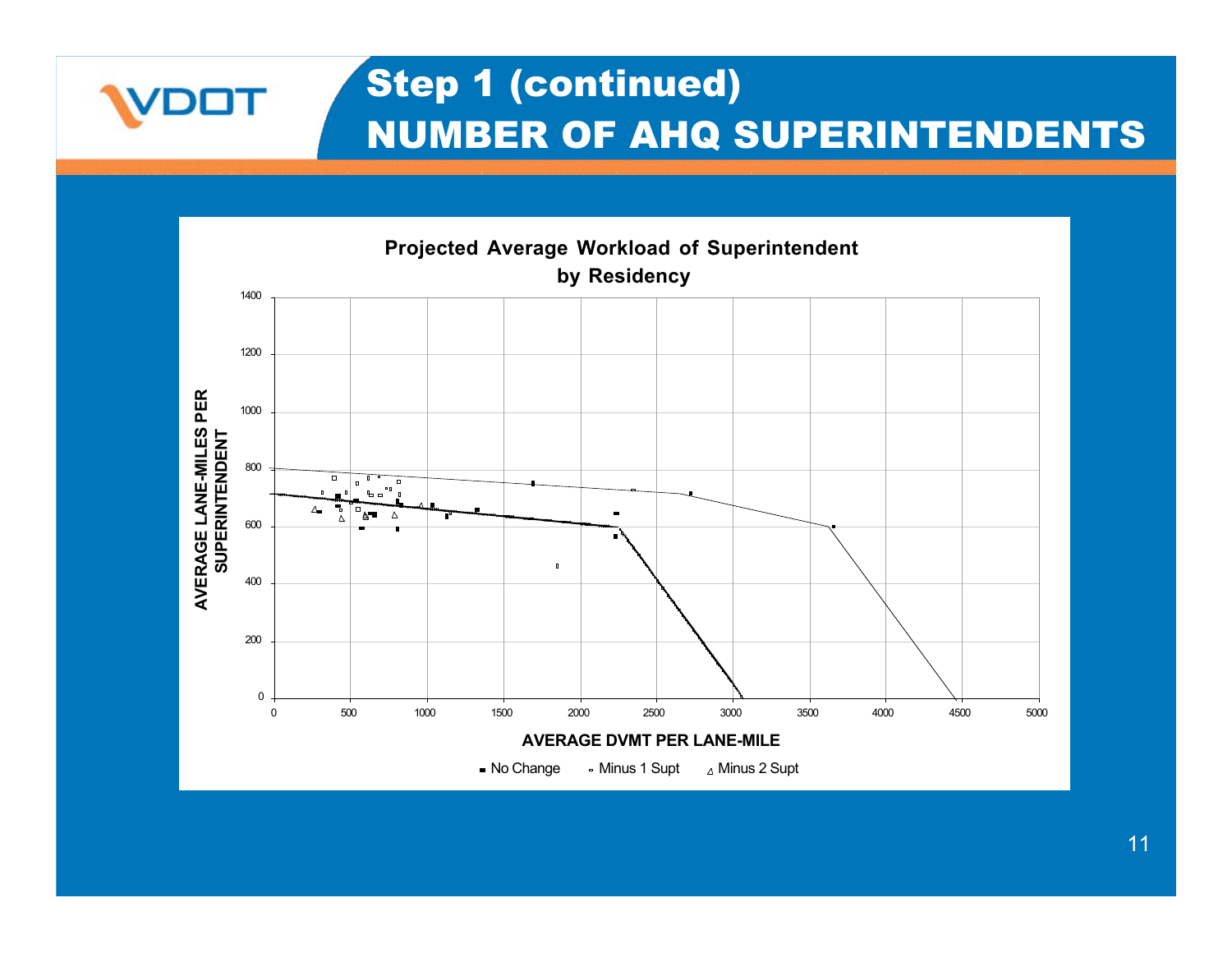

# Step 2 NUMBER OF FACILITIES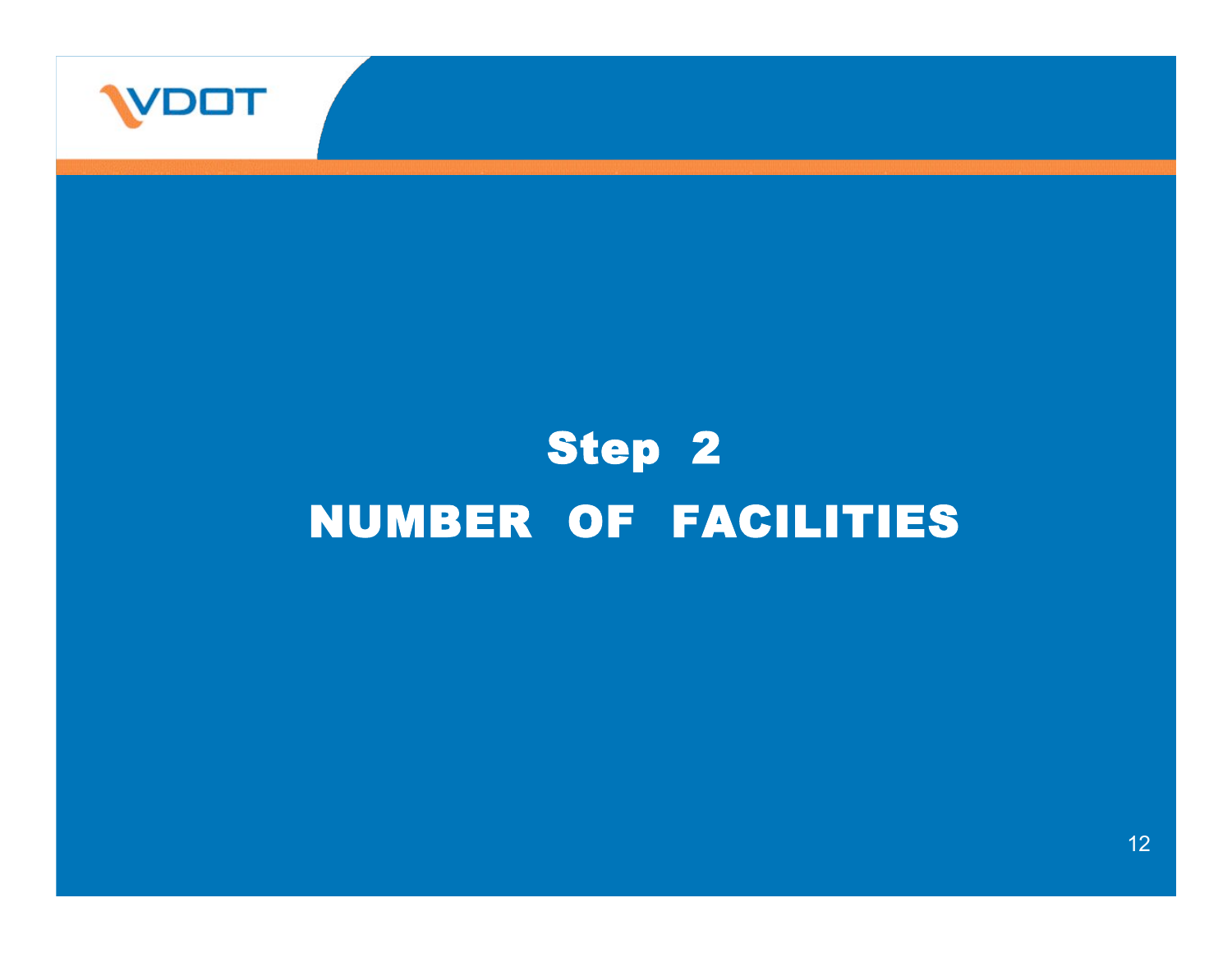

#### NUMBER OF MAINTENANCE FACILITIES

#### **The Two Primary Influences**

- Travel time for effective response in inclement weather and emergencies
- VDOT's unique role in storage of deicing chemicals
	- Cost of storage facility construction prohibitive to task contractors
	- Environmental requirements for storage
	- Multiple sites required for effective distribution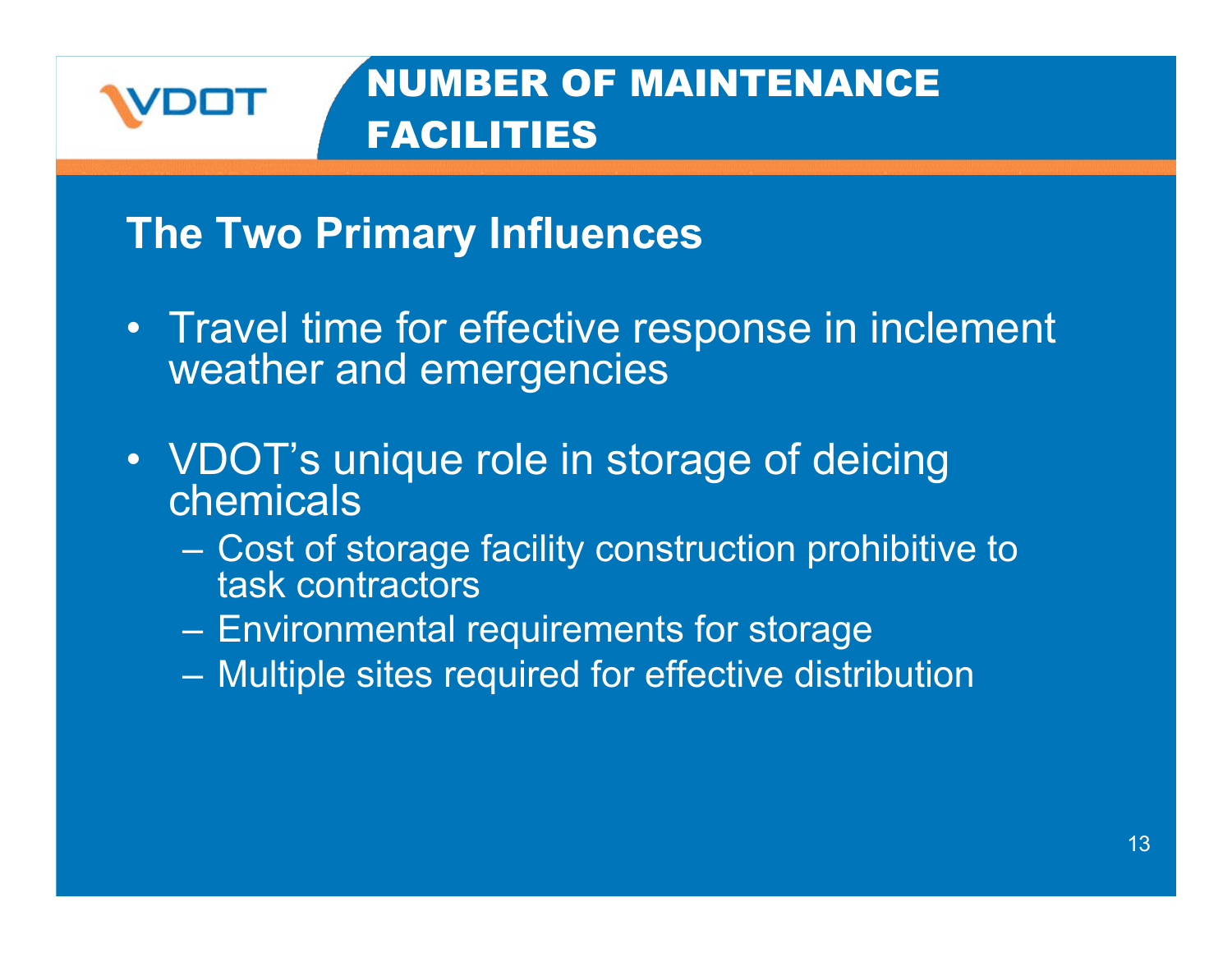

#### Step 2 (continued) Number of Facilities

#### **Three-Part Method**

- Establish baseline number of facilities = number of superintendents
- Adjust number of facilities to provide adequate chemical storage capacity
- Adjust number of facilities to meet acceptable travel time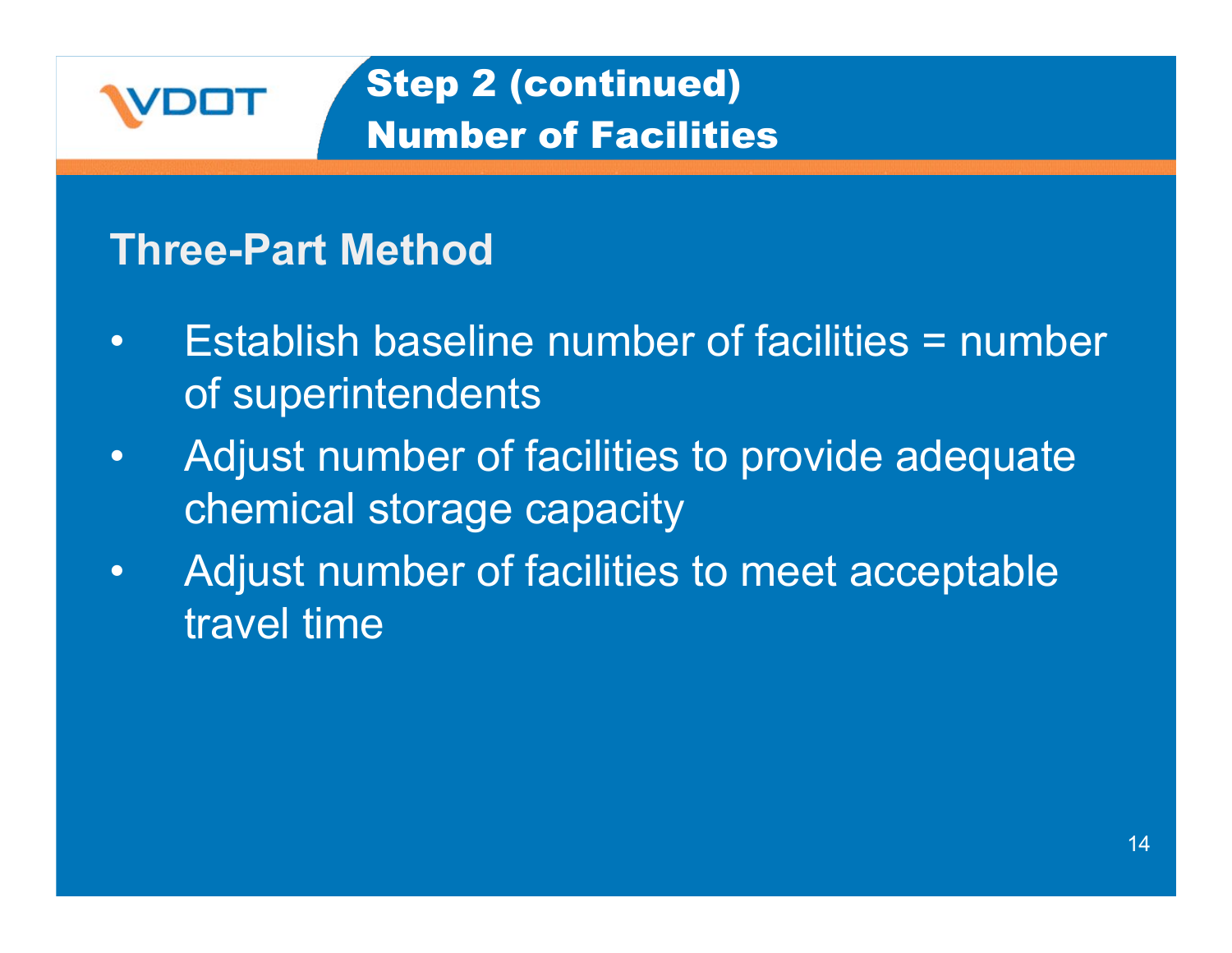

#### **Residency need for deicing chemicals based on**

- A 2005 AASHTO commissioned study of chemical application recommendations applied to a five-day storm for central Virginia
	- Application rate of 250 pounds per lane mile
	- Application interval of 3 hours
- Using National Weather Service meteorological data for frequency of freezing precipitation over a 50 year period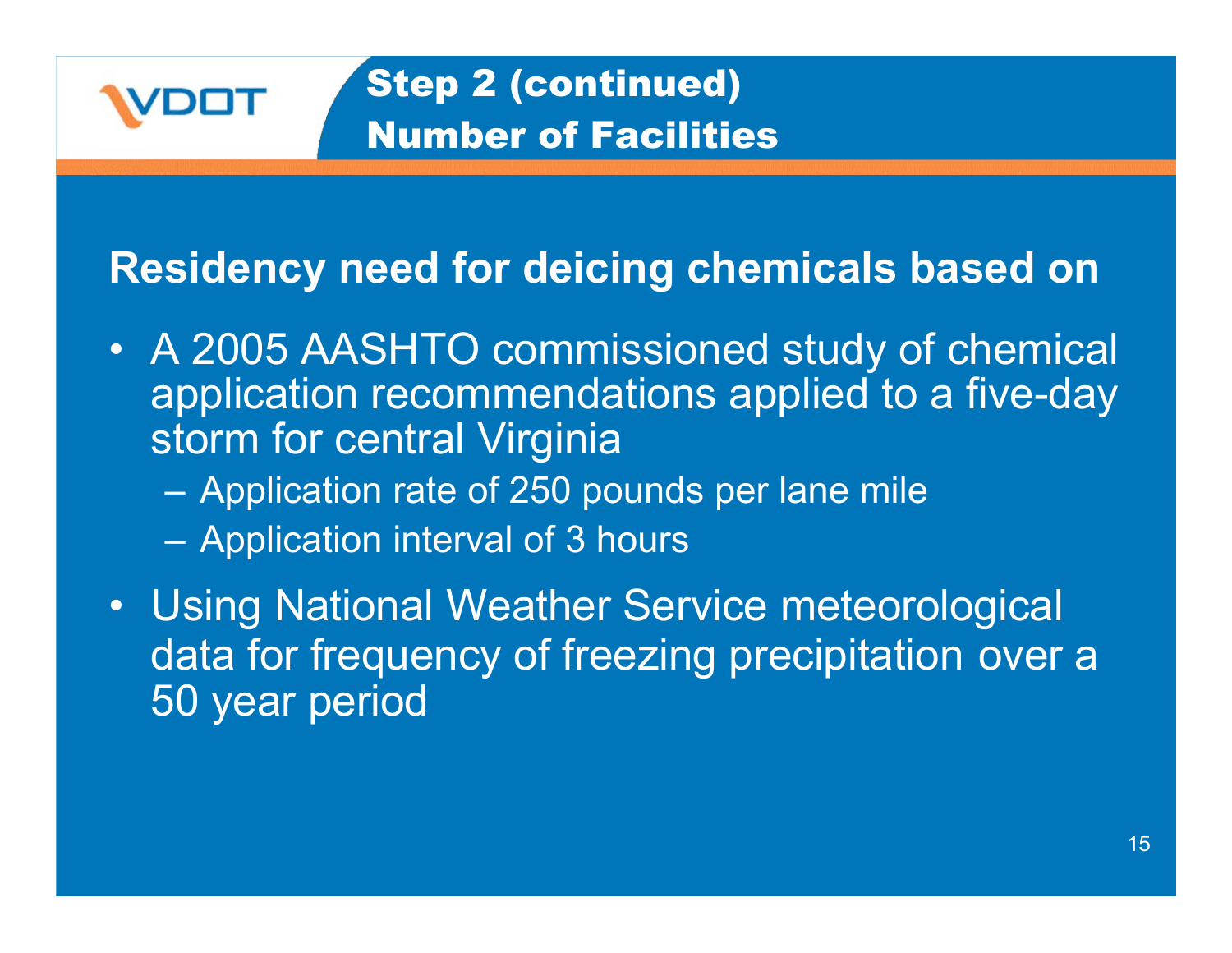#### Step 2 (continued) Number of Facilities

#### **Chemical Application Rounds**



# of rounds x chemical lane miles x application rate = **tons of storage capacity**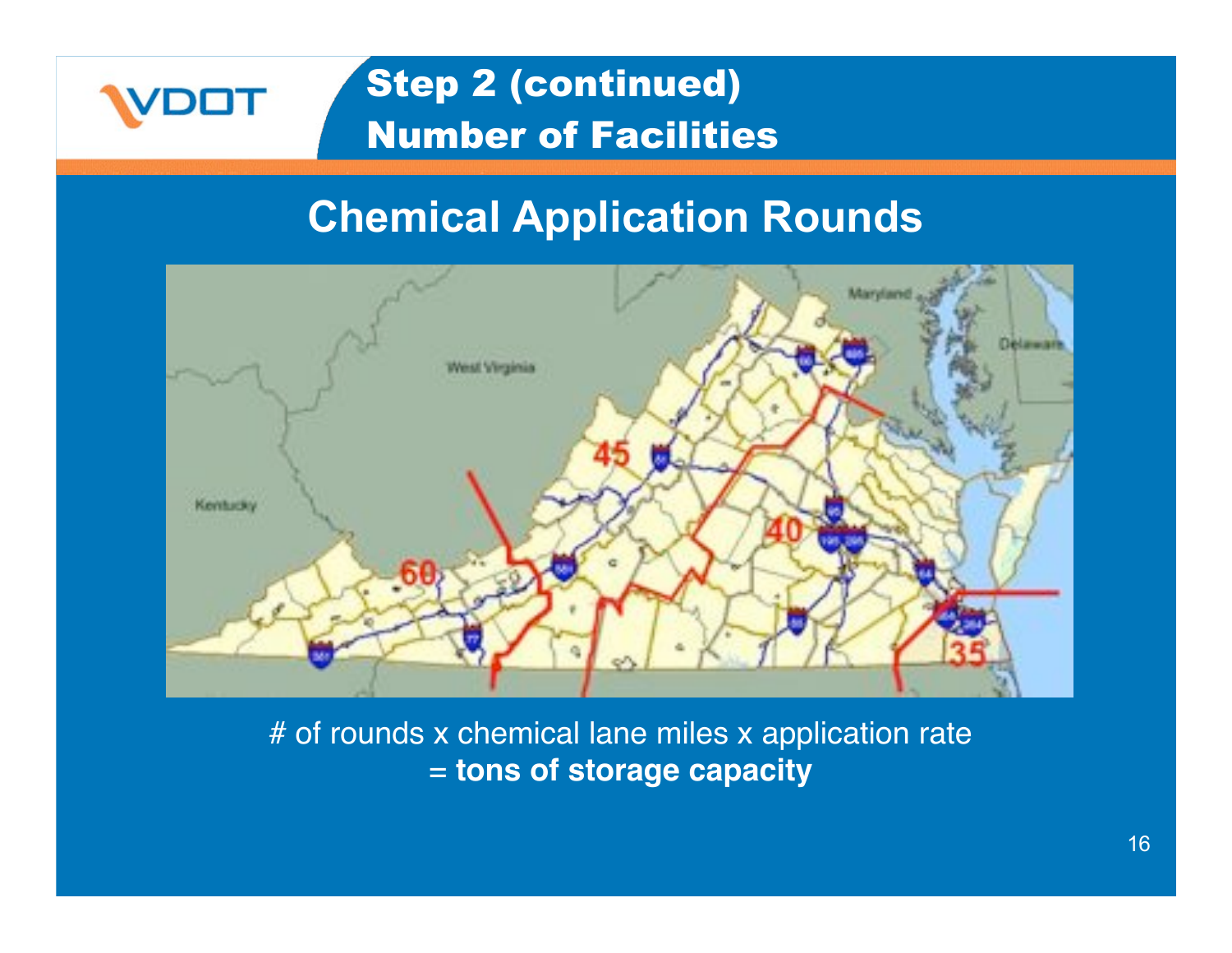

#### Step 2 (continued) Number of Facilities

#### **Travel Time based on snow removal chemical application interval**

- Maximum chemical application interval of 3 hrs  $\rightarrow$  one-way winter travel time maximum of 90 minutes
- Winter travel time is twice that of good weather travel time  $\rightarrow$  Maximum allowable good weather travel time

#### = 45 minutes

- Acceptable for ordinary maintenance / emergencies
- Current condition for many locations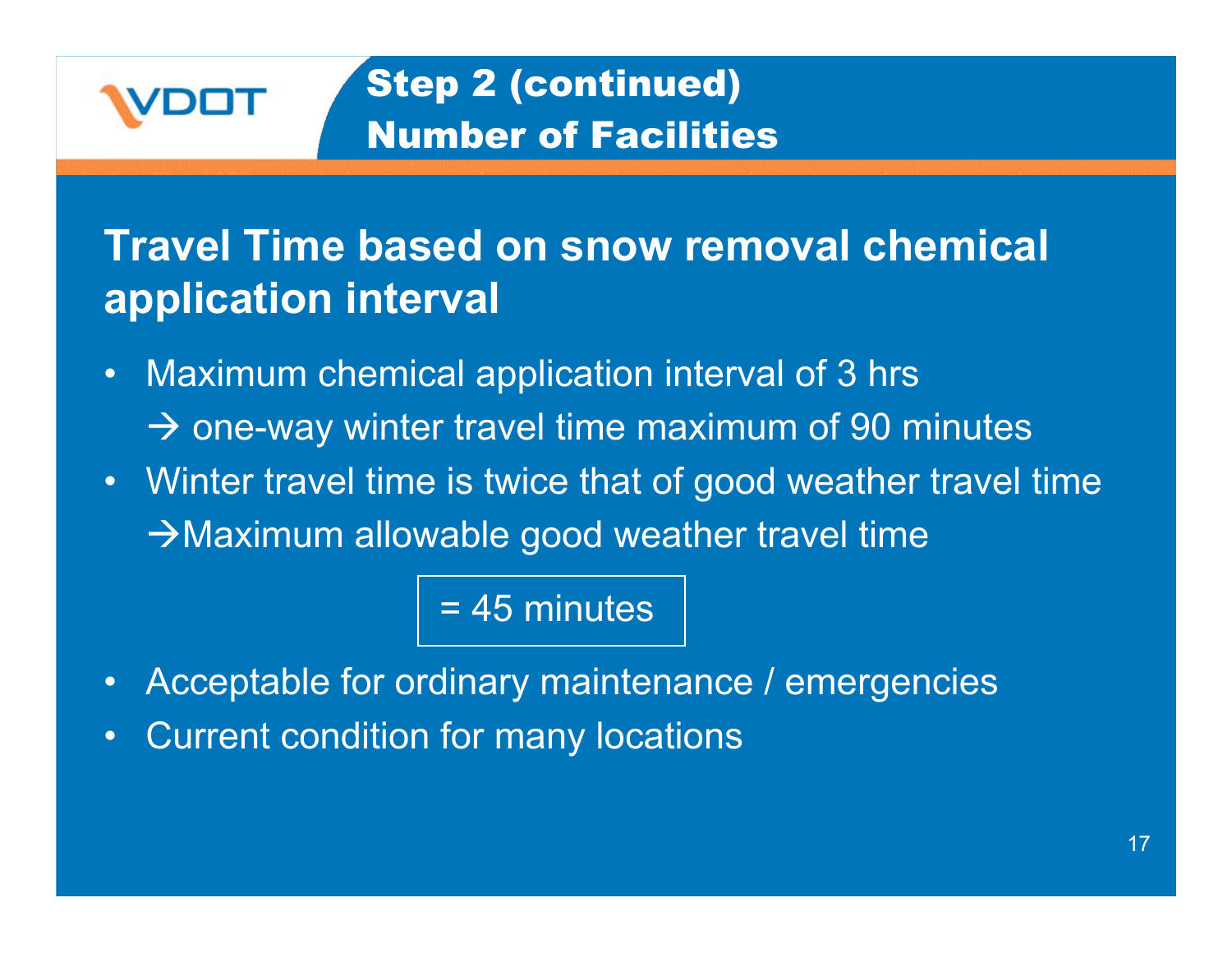### Pilot Summary Results

**VDOT** 

| <b>Residency:</b>                                                                 | Lexington      | <b>Charlottesville</b> | <b>Amherst</b>  |
|-----------------------------------------------------------------------------------|----------------|------------------------|-----------------|
| <b>Current Number of AHQ</b><br><b>Superintendents:</b>                           | 5              | $5\overline{)}$        | $\overline{4}$  |
| <b>Recommended Change:</b>                                                        | $-1$           | $-1$                   | $-0$            |
| <b>Amended Number of AHQ</b><br><b>Superintendents:</b>                           | 4              | $\overline{4}$         | $\overline{4}$  |
| <b>Baseline Number of Facilities:</b>                                             | $\overline{4}$ | $\overline{4}$         | $\overline{4}$  |
| <b>Adjustment in Facilities Needed for</b><br><b>Chemical Storage:</b>            | $+1$           | $+0$                   | $+1$            |
| <b>Adjustment in Facilities Needed to</b><br><b>Meet Acceptable Travel Times:</b> | $\overline{0}$ | $\overline{0}$         | $\overline{0}$  |
| <b>Total Number of Facilities Needed:</b>                                         | 5              | $\overline{4}$         | $5\overline{)}$ |
| <b>Current Number of Facilities:</b>                                              | 10             |                        | 5               |